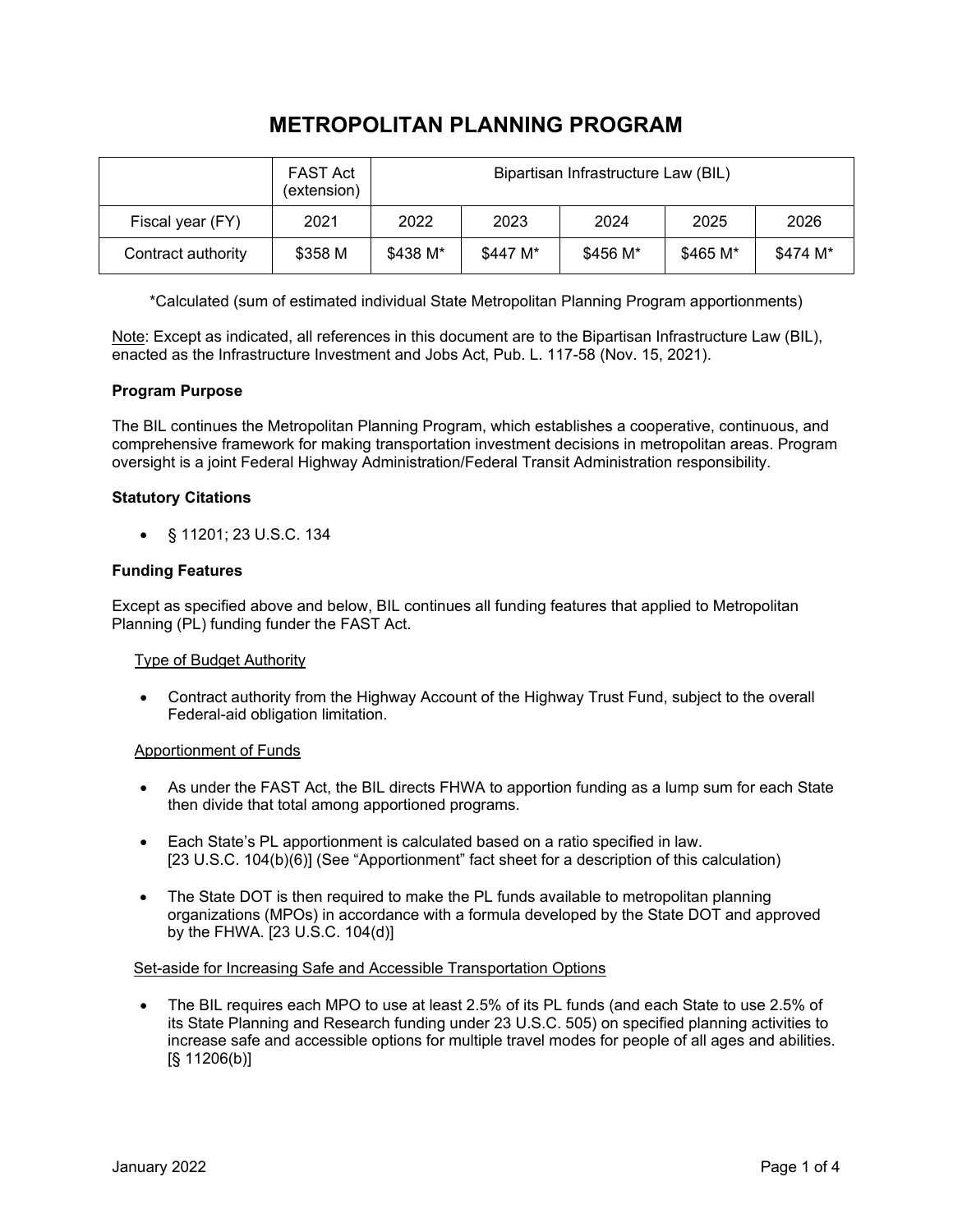- A State or MPO may opt out of the requirement, with the approval of the Secretary, if the State or MPO has Complete Streets standards and policies in place, and has developed an up-to-date Complete Streets prioritization plan that identifies a specific list of Complete Streets projects to improve the safety, mobility, or accessibility of a street. [§ 11206(c) and (e)]
- For the purpose of this requirement, the term "Complete Streets standards or policies" means standards or policies that ensure the safe and adequate accommodation of all users of the transportation system, including pedestrians, bicyclists, public transportation users, children, older individuals, individuals with disabilities, motorists, and freight vehicles. [§ 11206(a)]

## Transferability to Other Federal-aid Apportioned Programs

The BIL continues to prohibit transfer of PL funds to other apportioned programs. [23 U.S.C. 126(b)(1)]

# **Federal Share**

- As a general rule, in accordance with 23 U.S.C. 120. (See the "Federal Share" fact sheet for additional detail.)
- For activities funded by the set-aside for Increasing Safe and Accessible Transportation Options (see above), the BIL provides for a Federal share of 80%, unless the Secretary determines that the interests of the Federal-aid Highway Program would be best served by decreasing or eliminating the non-Federal share. [§ 11206(d)]

# **Travel Demand Data and Modeling**

- The BIL requires the Secretary to-
	- $\circ$  carry out a study that gathers travel data and travel demand forecasts from a representative sample of States and MPOs and compares travel demand forecasts with observed data; and to use this information to develop best practices or guidance for States and MPOs to use in forecasting travel demand for future investments in transportation improvements; [§ 11205(b)(1)]
	- o seek opportunities to support States' and MPOs' transportation planning processes by providing data to improve the quality of transportation plans, models, and travel demand forecasts; and [§ 11205(b)(2)]
	- $\circ$  develop, and make publicly available, a multimodal web-based tool to enable States and MPOs to evaluate the effect of highway and transit investments on the use and conditions of all transportation assets within the State or area served by the metropolitan planning organization, as applicable. [§ 11205(b)(3)]

## **Other Program Features**

Except as specified above and below, BIL continues all requirements that applied to the Metropolitan Planning Program under the FAST Act.

Fiscal Constraint on Long-range Plans

• The BIL requires the United States Department of Transportation to amend Federal regulations to define a metropolitan transportation plan's outer years as beyond the first four years. [§ 11202; 23 CFR 450.324(f)(11)(v)]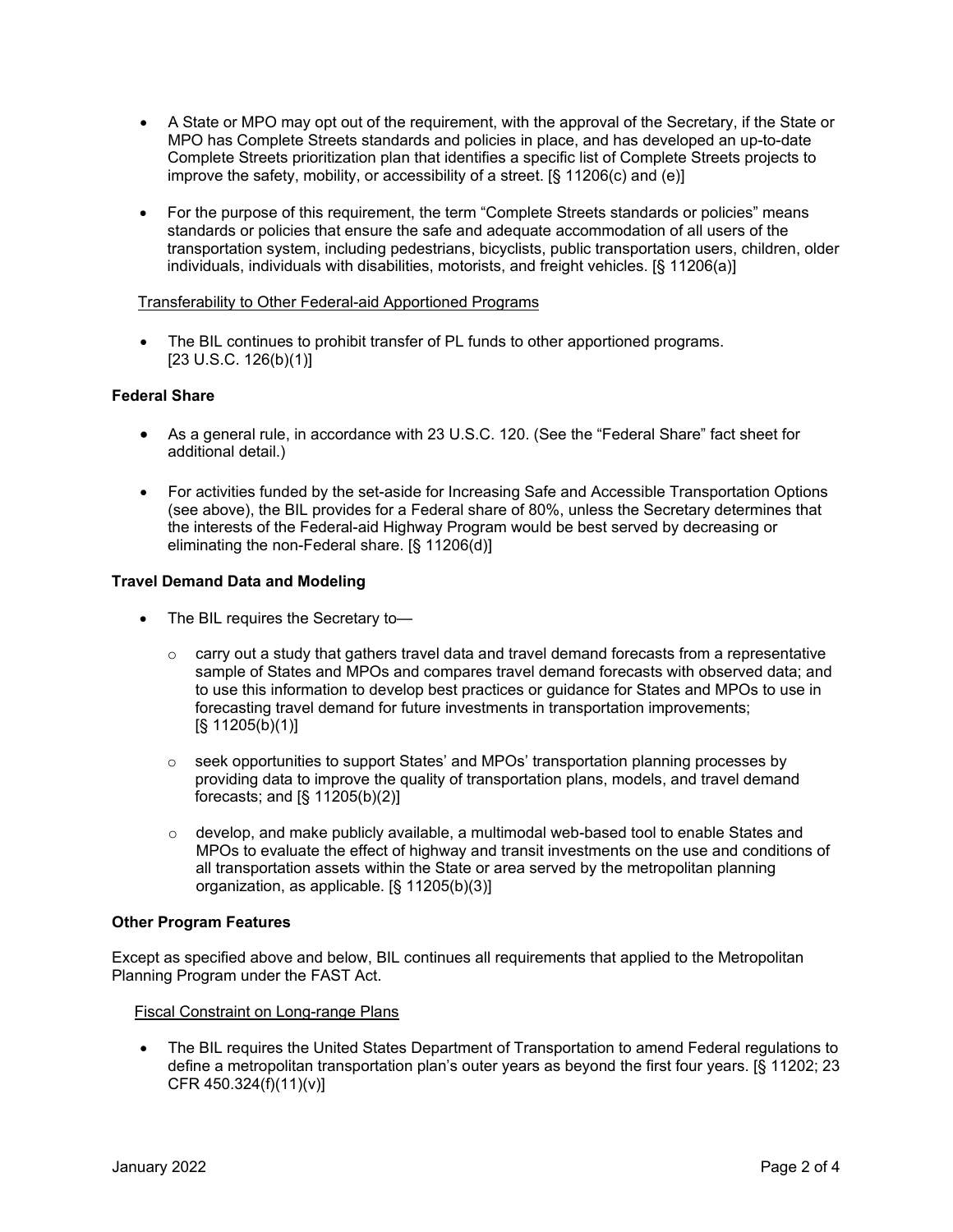## Representation

• The BIL requires an MPO that serves an area designated as a transportation management area, when designating officials or representatives for the first time and subject to the MPO's bylaws or enabling statute, to consider the equitable and proportional representation of the population of the metropolitan planning area. [§ 11201(a)(1); 23 U.S.C. 134(d)(3)(D)]

# Designation of More Than One MPO in an Urbanized Area

- The BIL changes an existing requirement such that more than one MPO may be designated within an existing urbanized area (as opposed to within a metropolitan planning area under the FAST Act) only if the Governor and the existing MPO determine that the size and complexity of the area make such a designation for the area appropriate. [§ 11201(a)(1)(B); 23 U.S.C. 134(d)(7)]
- If more than one MPO is designated within an urbanized area, the BIL requires the MPOs to—
	- $\circ$  consult with the other MPOs designated for the area and the State in coordination of plans and transportation improvement plans (TIPs) required by 23 U.S.C. 134; and  $\lceil \xi \cdot 11201(a)(2) \rceil$ ; 23 U.S.C. 134(g)(1)]
	- $\circ$  ensure, to the maximum extent practicable, the consistency of any data used in the planning process, including information used in forecasting travel demand, while clarifying that they are not required to jointly develop planning documents, including a unified long-range transportation plan or unified TIP.  $\S$  11201(a)(2); 23 U.S.C. 134(g)(4) and (5)]

# Public Participation

• The BIL allows MPOs to use social media and other web-based tools to encourage public participation in the transportation planning process. [§ 11201(a)(3); 23 U.S.C. 134(i)(6)(D)]

## Housing Coordination

- The BIL makes several changes to include housing considerations in the metropolitan transportation planning process, including—
	- $\circ$  updating the policy to include, as items in the national interest, encouraging and promoting the safe and efficient management, operation, and development of surface transportation systems that will better connecting housing and employment; [§ 11201(d)(1); 23 U.S.C. 134(a)(1)]
	- $\circ$  adding officials responsible for housing as officials with whom the Secretary shall encourage each MPO to consult; [§ 11201(d)(2); 23 U.S.C. 134(g)(3)(A)]
	- $\circ$  requiring the metropolitan transportation planning process for a metropolitan planning area to provide for consideration of projects and strategies that will promote consistency between transportation improvements and State and local housing patterns (in addition to planned growth and economic development patterns);  $\S$  11201(d)(3); 23 U.S.C. 134(h)(1)(E)]
	- $\circ$  adding assumed distribution of population and housing to a list of recommended components to be included in optional scenarios developed for consideration as part of development of the metropolitan transportation plan;  $[\S 11201(d)(4)(A); 23 U.S.C. 134(i)(4)(B)]$
	- $\circ$  adding affordable housing organizations to a list of stakeholders MPOs are required to provide a reasonable opportunity to comment on the metropolitan transportation plan; and [§ 11201(d)(4)(B); 23 U.S.C. 134(i)(6)(A)]